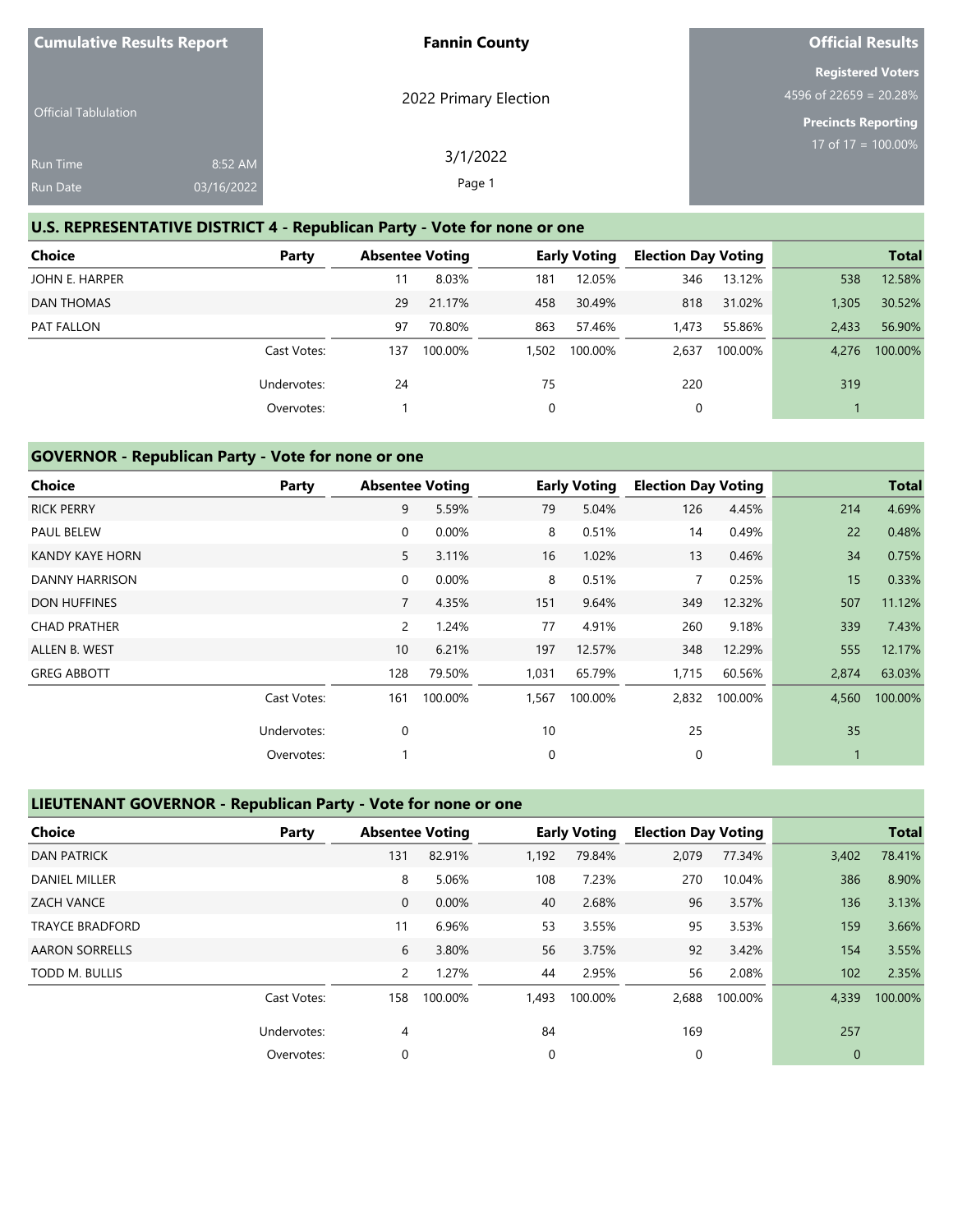| <b>Cumulative Results Report</b>   |                       | <b>Fannin County</b>  | <b>Official Results</b>                                                          |
|------------------------------------|-----------------------|-----------------------|----------------------------------------------------------------------------------|
| <b>Official Tablulation</b>        |                       | 2022 Primary Election | <b>Registered Voters</b><br>4596 of 22659 = 20.28%<br><b>Precincts Reporting</b> |
| <b>Run Time</b><br><b>Run Date</b> | 8:52 AM<br>03/16/2022 | 3/1/2022<br>Page 2    | 17 of $17 = 100.00\%$                                                            |

## **ATTORNEY GENERAL - Republican Party - Vote for none or one**

| <b>Choice</b>         | Party       |     | <b>Absentee Voting</b> |       | <b>Early Voting</b> | <b>Election Day Voting</b> |         |       | <b>Total</b> |
|-----------------------|-------------|-----|------------------------|-------|---------------------|----------------------------|---------|-------|--------------|
| <b>KEN PAXTON</b>     |             | 68  | 43.31%                 | 676   | 43.61%              | 1,339                      | 48.30%  | 2,083 | 46.51%       |
| EVA GUZMAN            |             | 24  | 15.29%                 | 324   | 20.90%              | 230                        | 8.30%   | 578   | 12.90%       |
| <b>GEORGE P. BUSH</b> |             | 45  | 28.66%                 | 339   | 21.87%              | 727                        | 26.23%  | 1.111 | 24.80%       |
| <b>LOUIE GOHMERT</b>  |             | 20  | 12.74%                 | 211   | 13.61%              | 476                        | 17.17%  | 707   | 15.78%       |
|                       | Cast Votes: | 157 | 100.00%                | 1,550 | 100.00%             | 2.772                      | 100.00% | 4.479 | 100.00%      |
|                       | Undervotes: | 4   |                        | 27    |                     | 85                         |         | 116   |              |
|                       | Overvotes:  |     |                        | 0     |                     | 0                          |         |       |              |

## **COMPTROLLER OF PUBLIC ACCOUNTS - Republican Party - Vote for none or one**

| Choice                | Party       | <b>Absentee Voting</b> |         |       | <b>Early Voting</b> | <b>Election Day Voting</b> |         |              | <b>Total</b> |
|-----------------------|-------------|------------------------|---------|-------|---------------------|----------------------------|---------|--------------|--------------|
| <b>MARK V. GOLOBY</b> |             | 22                     | 16.54%  | 319   | 23.02%              | 609                        | 25.20%  | 950          | 24.14%       |
| <b>GLENN HEGAR</b>    |             | 111                    | 83.46%  | 1.067 | 76.98%              | .808                       | 74.80%  | 2.986        | 75.86%       |
|                       | Cast Votes: | 133                    | 100.00% | 1,386 | 100.00%             | 2.417                      | 100.00% | 3,936        | 100.00%      |
|                       | Undervotes: | 29                     |         | 191   |                     | 440                        |         | 660          |              |
|                       | Overvotes:  | 0                      |         | 0     |                     |                            |         | $\mathbf{0}$ |              |

## **COMMISSIONER OF THE GENERAL LAND OFFICE - Republican Party - Vote for none or one**

| Choice                 | Party       | <b>Absentee Voting</b> |         |       | <b>Early Voting</b> | <b>Election Day Voting</b> |         |                | <b>Total</b> |
|------------------------|-------------|------------------------|---------|-------|---------------------|----------------------------|---------|----------------|--------------|
| <b>BEN ARMENTA</b>     |             | 3                      | 2.70%   | 120   | 9.40%               | 254                        | 11.57%  | 377            | 10.52%       |
| <b>DAWN BUCKINGHAM</b> |             | 54                     | 48.65%  | 513   | 40.17%              | 756                        | 34.44%  | 1,323          | 36.92%       |
| <b>JON SPIERS</b>      |             | 14                     | 12.61%  | 188   | 14.72%              | 326                        | 14.85%  | 528            | 14.74%       |
| DON W. MINTON          |             | 17                     | 15.32%  | 143   | 11.20%              | 256                        | 11.66%  | 416            | 11.61%       |
| <b>TIM WESTLEY</b>     |             | 8                      | 7.21%   | 115   | 9.01%               | 269                        | 12.26%  | 392            | 10.94%       |
| <b>WESTON MARTINEZ</b> |             | 8                      | 7.21%   | 51    | 3.99%               | 122                        | 5.56%   | 181            | 5.05%        |
| <b>VICTOR AVILA</b>    |             | 4                      | 3.60%   | 107   | 8.38%               | 149                        | 6.79%   | 260            | 7.26%        |
| <b>RUFUS LOPEZ</b>     |             | 3                      | 2.70%   | 40    | 3.13%               | 63                         | 2.87%   | 106            | 2.96%        |
|                        | Cast Votes: | 111                    | 100.00% | 1,277 | 100.00%             | 2,195                      | 100.00% | 3,583          | 100.00%      |
|                        | Undervotes: | 51                     |         | 300   |                     | 662                        |         | 1,013          |              |
|                        | Overvotes:  | 0                      |         | 0     |                     | $\mathbf 0$                |         | $\overline{0}$ |              |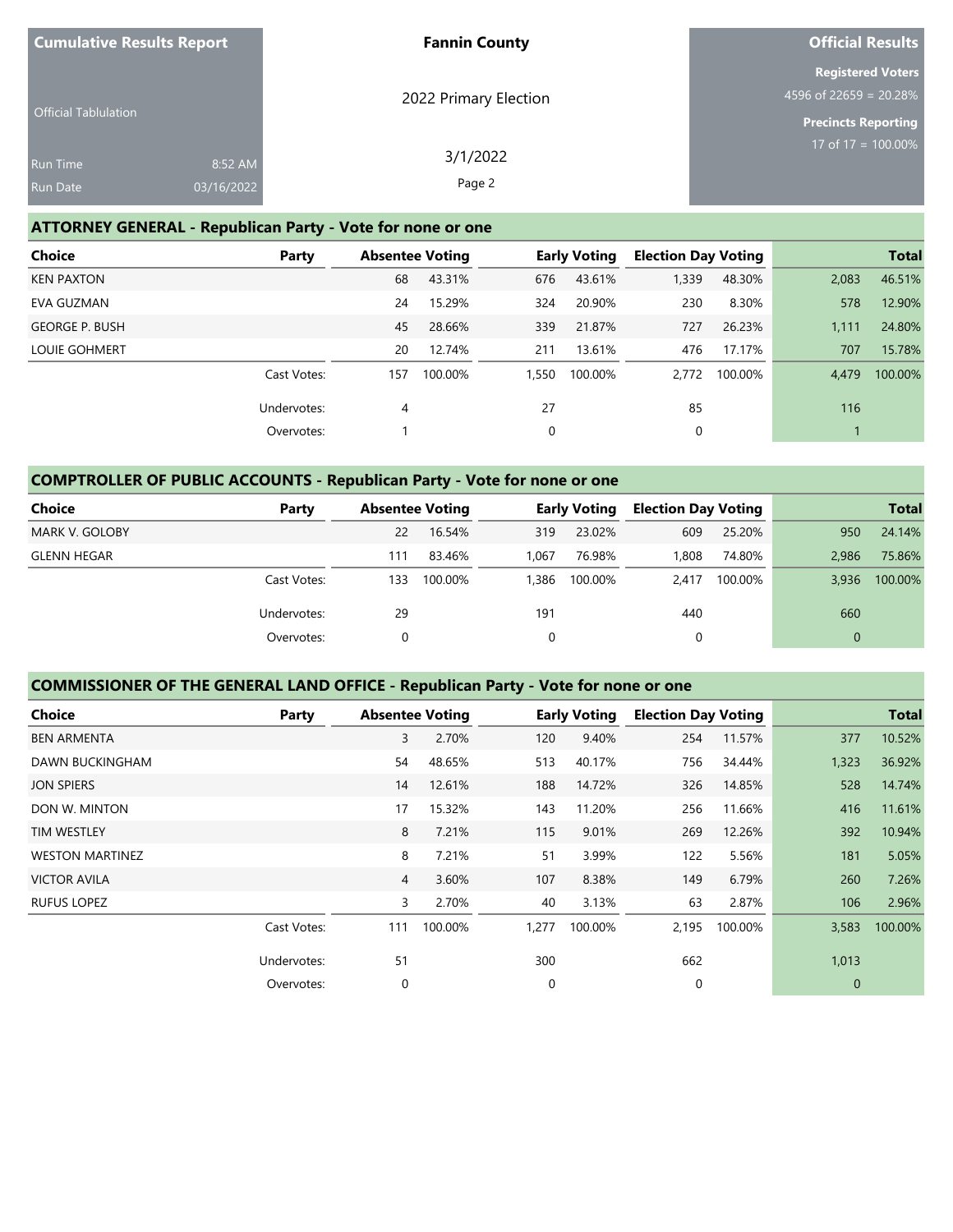| <b>Cumulative Results Report</b>   |                       | <b>Fannin County</b>  | <b>Official Results</b>                                                          |
|------------------------------------|-----------------------|-----------------------|----------------------------------------------------------------------------------|
| <b>Official Tablulation</b>        |                       | 2022 Primary Election | <b>Registered Voters</b><br>4596 of 22659 = 20.28%<br><b>Precincts Reporting</b> |
| <b>Run Time</b><br><b>Run Date</b> | 8:52 AM<br>03/16/2022 | 3/1/2022<br>Page 3    | 17 of 17 = $\overline{100.00\%}$                                                 |

#### **COMMISSIONER OF AGRICULTURE - Republican Party - Vote for none or one**

| <b>Choice</b>           | Party       |     | <b>Absentee Voting</b> |       | <b>Early Voting</b> | <b>Election Day Voting</b> |         |              | <b>Total</b> |
|-------------------------|-------------|-----|------------------------|-------|---------------------|----------------------------|---------|--------------|--------------|
| <b>CAREY A. COUNSIL</b> |             | 16  | 13.01%                 | 165   | 12.02%              | 260                        | 10.79%  | 441          | 11.29%       |
| SID MILLER              |             | 75  | 60.98%                 | 837   | 60.96%              | 1,486                      | 61.66%  | 2.398        | 61.39%       |
| JAMES WHITE             |             | 32  | 26.02%                 | 371   | 27.02%              | 664                        | 27.55%  | 1,067        | 27.32%       |
|                         | Cast Votes: | 123 | 100.00%                | 1,373 | 100.00%             | 2,410                      | 100.00% | 3.906        | 100.00%      |
|                         | Undervotes: | 39  |                        | 204   |                     | 447                        |         | 690          |              |
|                         | Overvotes:  | 0   |                        | 0     |                     | 0                          |         | $\mathbf{0}$ |              |

#### **RAILROAD COMMISSIONER - Republican Party - Vote for none or one**

| <b>Choice</b><br>Party        |     | <b>Absentee Voting</b> |          | <b>Early Voting</b> | <b>Election Day Voting</b> |         |              | <b>Total</b> |
|-------------------------------|-----|------------------------|----------|---------------------|----------------------------|---------|--------------|--------------|
| <b>DAWAYNE TIPTON</b>         | 17  | 13.93%                 | 237      | 18.69%              | 480                        | 21.51%  | 734          | 20.27%       |
| <b>SARAH STOGNER</b>          | 18  | 14.75%                 | 230      | 18.14%              | 343                        | 15.37%  | 591          | 16.32%       |
| <b>MARVIN "SARGE" SUMMERS</b> | 11  | 9.02%                  | 189      | 14.91%              | 342                        | 15.32%  | 542          | 14.96%       |
| <b>WAYNE CHRISTIAN</b>        | 58  | 47.54%                 | 426      | 33.60%              | 765                        | 34.27%  | 1.249        | 34.48%       |
| TOM SLOCUM JR                 | 18  | 14.75%                 | 186      | 14.67%              | 302                        | 13.53%  | 506          | 13.97%       |
| Cast Votes:                   | 122 | 100.00%                | 1.268    | 100.00%             | 2.232                      | 100.00% | 3.622        | 100.00%      |
| Undervotes:                   | 40  |                        | 309      |                     | 625                        |         | 974          |              |
| Overvotes:                    | 0   |                        | $\Omega$ |                     | 0                          |         | $\mathbf{0}$ |              |

# **JUSTICE, SUPREME COURT, PLACE 3 - Republican Party - Vote for none or one**

| Choice         | Party       | <b>Absentee Voting</b> |         |       | Early Voting |       | <b>Election Day Voting</b> |       | <b>Total</b> |
|----------------|-------------|------------------------|---------|-------|--------------|-------|----------------------------|-------|--------------|
| DEBRA LEHRMANN |             | 100                    | 100.00% | 1.267 | 100.00%      | 2.235 | 100.00%                    | 3.602 | 100.00%      |
|                | Cast Votes: | 100                    | 100.00% | 1.267 | 100.00%      | 2.235 | 100.00%                    | 3.602 | 100.00%      |
|                | Undervotes: | 62                     |         | 310   |              | 622   |                            | 994   |              |
|                | Overvotes:  |                        |         | 0     |              | 0     |                            | 0     |              |

# **JUSTICE, SUPREME COURT, PLACE 5 - Republican Party - Vote for none or one**

| Choice               | Party       |    |         | <b>Absentee Voting</b> |         | <b>Early Voting</b> |         | <b>Election Day Voting</b> |         |  | <b>Total</b> |
|----------------------|-------------|----|---------|------------------------|---------|---------------------|---------|----------------------------|---------|--|--------------|
| <b>REBECA HUDDLE</b> |             | 99 | 100.00% | 1.254                  | 100.00% | 2.198               | 100.00% | 3,551                      | 100.00% |  |              |
|                      | Cast Votes: | 99 | 100.00% | 1.254                  | 100.00% | 2.198               | 100.00% | 3,551                      | 100.00% |  |              |
|                      | Undervotes: | 63 |         | 323                    |         | 659                 |         | 1,045                      |         |  |              |
|                      | Overvotes:  |    |         |                        |         |                     |         |                            |         |  |              |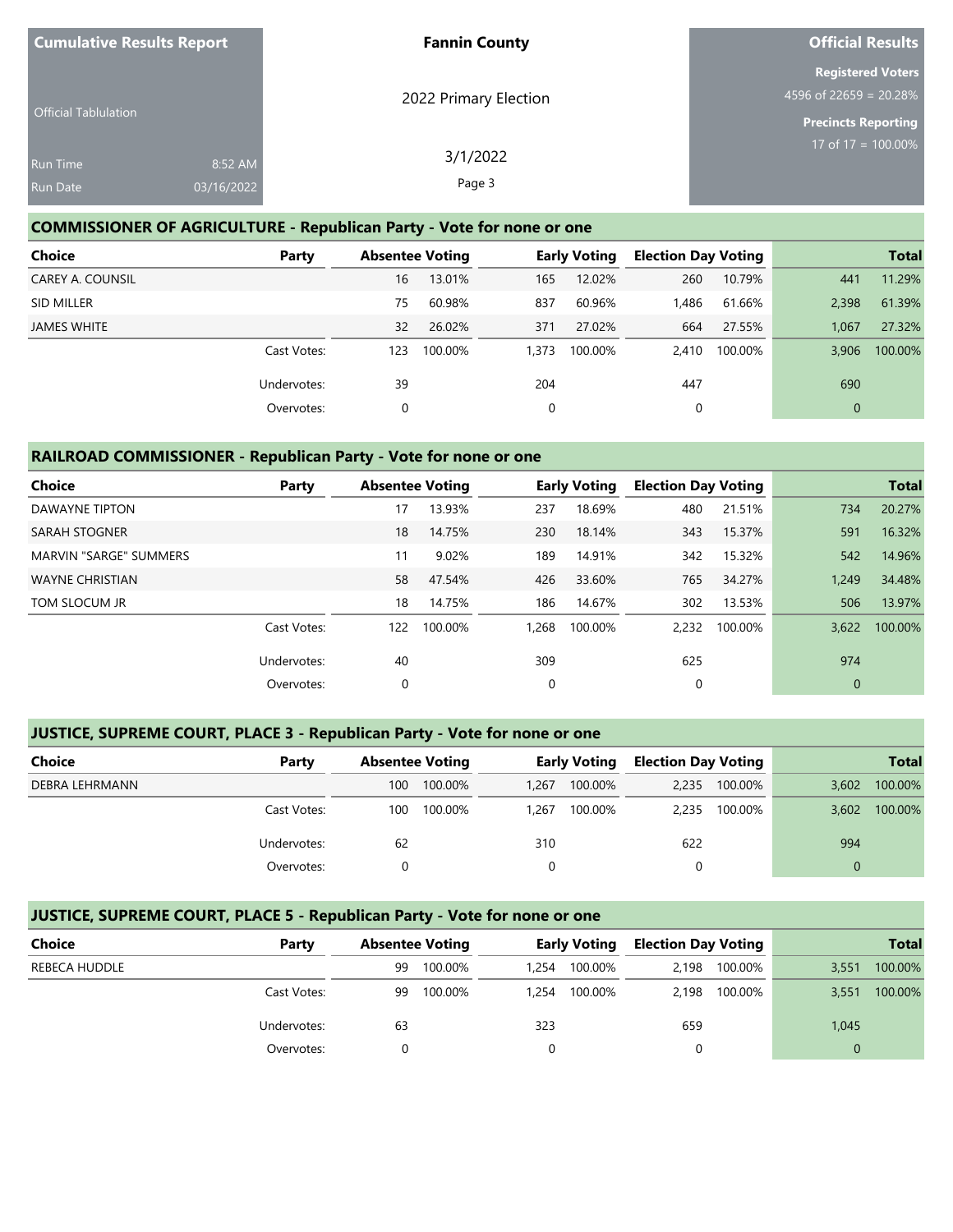| <b>Cumulative Results Report</b> |                       | <b>Fannin County</b>  | <b>Official Results</b>                                                          |
|----------------------------------|-----------------------|-----------------------|----------------------------------------------------------------------------------|
| <b>Official Tablulation</b>      |                       | 2022 Primary Election | <b>Registered Voters</b><br>4596 of 22659 = 20.28%<br><b>Precincts Reporting</b> |
| Run Time<br>Run Date             | 8:52 AM<br>03/16/2022 | 3/1/2022<br>Page 4    | 17 of 17 = $\overline{100.00\%}$                                                 |

#### **JUSTICE, SUPREME COURT, PLACE 9 - Republican Party - Vote for none or one**

| <b>Choice</b>    | Party       | <b>Absentee Voting</b> |         |       | <b>Early Voting</b> | <b>Election Day Voting</b> |         |          | <b>Total</b> |
|------------------|-------------|------------------------|---------|-------|---------------------|----------------------------|---------|----------|--------------|
| EVAN YOUNG       |             | 82                     | 72.57%  | 803   | 63.38%              | 1,380                      | 63.04%  | 2,265    | 63.46%       |
| DAVID J. SCHENCK |             | 31                     | 27.43%  | 464   | 36.62%              | 809                        | 36.96%  | 1,304    | 36.54%       |
|                  | Cast Votes: | 113                    | 100.00% | 1.267 | 100.00%             | 2.189                      | 100.00% | 3.569    | 100.00%      |
|                  | Undervotes: | 49                     |         | 310   |                     | 668                        |         | 1,027    |              |
|                  | Overvotes:  |                        |         |       |                     | 0                          |         | $\Omega$ |              |

#### **JUSTICE, COURT OF CRIMINAL APPEALS PLACE 2 - Republican Party - Vote for none or one**

| <b>Choice</b>        | Party       |    | <b>Absentee Voting</b> |       |         |       | <b>Early Voting</b> |          |         |  | <b>Election Day Voting</b> |  | <b>Total</b> |
|----------------------|-------------|----|------------------------|-------|---------|-------|---------------------|----------|---------|--|----------------------------|--|--------------|
| <b>MARY LOU KEEL</b> |             | 97 | 100.00%                | 1,239 | 100.00% | 2.178 | 100.00%             | 3,514    | 100.00% |  |                            |  |              |
|                      | Cast Votes: | 97 | 100.00%                | 1,239 | 100.00% | 2.178 | 100.00%             | 3.514    | 100.00% |  |                            |  |              |
|                      | Undervotes: | 65 |                        | 338   |         | 679   |                     | 1,082    |         |  |                            |  |              |
|                      | Overvotes:  |    |                        |       |         | 0     |                     | $\Omega$ |         |  |                            |  |              |

#### **JUSTICE, COURT OF CRIMINAL APPEALS PLACE 5 - Republican Party - Vote for none or one**

| <b>Choice</b>       | Party       |     | <b>Absentee Voting</b> |       | <b>Early Voting</b> | <b>Election Day Voting</b> |         |       | <b>Total</b> |
|---------------------|-------------|-----|------------------------|-------|---------------------|----------------------------|---------|-------|--------------|
| <b>CLINT MORGAN</b> |             | 45  | 41.28%                 | 524   | 42.33%              | 996                        | 45.27%  | 1,565 | 44.12%       |
| <b>SCOTT WALKER</b> |             | 64  | 58.72%                 | 714   | 57.67%              | 1.204                      | 54.73%  | 1.982 | 55.88%       |
|                     | Cast Votes: | 109 | 100.00%                | 1,238 | 100.00%             | 2,200                      | 100.00% | 3.547 | 100.00%      |
|                     | Undervotes: | 53  |                        | 339   |                     | 657                        |         | 1,049 |              |
|                     | Overvotes:  |     |                        | 0     |                     |                            |         |       |              |

#### **JUSTICE, COURT OF CRIMINAL APPEALS PLACE 6 - Republican Party - Vote for none or one**

| <b>Choice</b>         | Party       | <b>Absentee Voting</b> |         | <b>Early Voting</b> |               | <b>Election Day Voting</b> |         |       | <b>Total</b> |
|-----------------------|-------------|------------------------|---------|---------------------|---------------|----------------------------|---------|-------|--------------|
| JESSE F. MCCLURE, III |             | 94                     | 100.00% |                     | 1,216 100.00% | 2.164                      | 100.00% | 3.474 | 100.00%      |
|                       | Cast Votes: | 94                     | 100.00% |                     | 1,216 100.00% | 2.164                      | 100.00% | 3.474 | 100.00%      |
|                       | Undervotes: | 68                     |         | 361                 |               | 693                        |         | 1,122 |              |
|                       | Overvotes:  |                        |         |                     |               | 0                          |         |       |              |

#### **MEMBER, STATE BOARD OF EDUCATION, DISTRICT 12 - Republican Party - Vote for none or one**

| <b>Choice</b>     | Party       |    | <b>Absentee Voting</b> |       | <b>Early Voting</b> | <b>Election Day Voting</b> |         |          | <b>Total</b> |
|-------------------|-------------|----|------------------------|-------|---------------------|----------------------------|---------|----------|--------------|
| <b>PAM LITTLE</b> |             | 95 | 100.00%                | 1.211 | 100.00%             | 2.169                      | 100.00% | 3.475    | 100.00%      |
|                   | Cast Votes: | 95 | 100.00%                | 1.211 | 100.00%             | 2.169                      | 100.00% | 3.475    | 100.00%      |
|                   | Undervotes: | 67 |                        | 366   |                     | 688                        |         | 1,121    |              |
|                   | Overvotes:  |    |                        |       |                     |                            |         | $\Omega$ |              |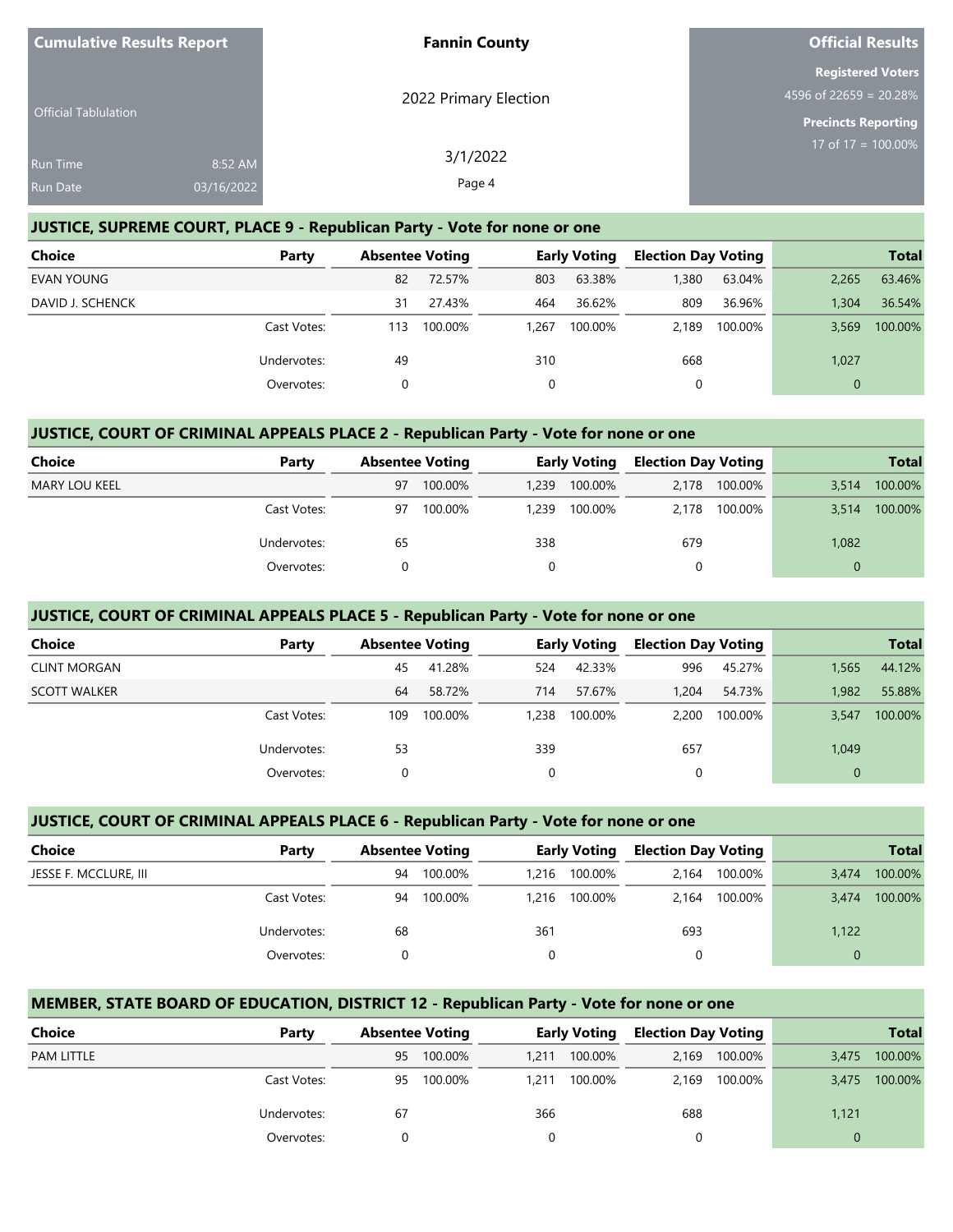| <b>Cumulative Results Report</b>   |                       | <b>Fannin County</b>  | <b>Official Results</b>                                                          |
|------------------------------------|-----------------------|-----------------------|----------------------------------------------------------------------------------|
| <b>Official Tablulation</b>        |                       | 2022 Primary Election | <b>Registered Voters</b><br>4596 of 22659 = 20.28%<br><b>Precincts Reporting</b> |
| <b>Run Time</b><br><b>Run Date</b> | 8:52 AM<br>03/16/2022 | 3/1/2022<br>Page 5    | 17 of $17 = 100.00\%$                                                            |

#### **STATE SENATOR, DISTRICT 1 - Republican Party - Vote for none or one**

| <b>Choice</b>       | Party       |     | <b>Absentee Voting</b> |       | <b>Early Voting</b> |       | <b>Election Day Voting</b> |          | <b>Total</b> |
|---------------------|-------------|-----|------------------------|-------|---------------------|-------|----------------------------|----------|--------------|
| <b>BRYAN HUGHES</b> |             | 101 | 100.00%                | 1,232 | 100.00%             | 2.195 | 100.00%                    | 3,528    | 100.00%      |
|                     | Cast Votes: | 101 | 100.00%                | 1,232 | 100.00%             | 2.195 | 100.00%                    | 3.528    | 100.00%      |
|                     | Undervotes: | 61  |                        | 345   |                     | 662   |                            | 1,068    |              |
|                     | Overvotes:  |     |                        |       |                     | 0     |                            | $\Omega$ |              |

#### **STATE REPRESENTATIVE, DISTRICT 62 - Republican Party - Vote for none or one**

| <b>Choice</b>       | Party       | <b>Absentee Voting</b> |         |       | <b>Early Voting</b> | <b>Election Day Voting</b> |         |              | <b>Total</b> |
|---------------------|-------------|------------------------|---------|-------|---------------------|----------------------------|---------|--------------|--------------|
| <b>REGGIE SMITH</b> |             | 102                    | 66.67%  | 818   | 53.53%              | 1,513                      | 55.56%  | 2,433        | 55.25%       |
| SHELLEY LUTHER      |             | 51                     | 33.33%  | 710   | 46.47%              | 1,210                      | 44.44%  | 1.971        | 44.75%       |
|                     | Cast Votes: | 153                    | 100.00% | 1.528 | 100.00%             | 2.723                      | 100.00% | 4.404        | 100.00%      |
|                     | Undervotes: | 9                      |         | 49    |                     | 134                        |         | 192          |              |
|                     | Overvotes:  | 0                      |         |       |                     | 0                          |         | $\mathbf{0}$ |              |

#### **CHIEF JUSTICE, 6TH COURT OF APPEALS DISTRICT - Republican Party - Vote for none or one**

| Choice                  | Party       |     | <b>Absentee Voting</b> |       | <b>Early Voting</b> | <b>Election Day Voting</b> |         |       | <b>Total</b> |
|-------------------------|-------------|-----|------------------------|-------|---------------------|----------------------------|---------|-------|--------------|
| <b>SCOTT E. STEVENS</b> |             | 100 | 100.00%                | 1.223 | 100.00%             | 2.184                      | 100.00% | 3,507 | 100.00%      |
|                         | Cast Votes: | 100 | 100.00%                | 1.223 | 100.00%             | 2.184                      | 100.00% | 3,507 | 100.00%      |
|                         | Undervotes: | 62  |                        | 354   |                     | 673                        |         | 1,089 |              |
|                         | Overvotes:  |     |                        |       |                     |                            |         |       |              |

#### **COUNTY JUDGE - Republican Party - Vote for none or one**

| <b>Choice</b>     | Party       | <b>Absentee Voting</b> |         |       | <b>Early Voting</b> | <b>Election Day Voting</b> |         |             | <b>Total</b> |
|-------------------|-------------|------------------------|---------|-------|---------------------|----------------------------|---------|-------------|--------------|
| NEWT CUNNINGHAM   |             | 97                     | 69.78%  | 1.062 | 72.84%              | 1,621                      | 66.03%  | 2.780       | 68.61%       |
| <b>BILL CAREY</b> |             | 42                     | 30.22%  | 396   | 27.16%              | 834                        | 33.97%  | 1.272       | 31.39%       |
|                   | Cast Votes: | 139                    | 100.00% | 1.458 | 100.00%             | 2.455                      | 100.00% | 4.052       | 100.00%      |
|                   | Undervotes: | 23                     |         | 119   |                     | 402                        |         | 544         |              |
|                   | Overvotes:  | $\Omega$               |         | 0     |                     | 0                          |         | $\mathbf 0$ |              |

#### **JUDGE, COUNTY COURT AT LAW - Republican Party - Vote for none or one**

| Choice                | Party       | <b>Absentee Voting</b> |         | <b>Early Voting</b> |         | <b>Election Day Voting</b> |         |          | <b>Total</b> |
|-----------------------|-------------|------------------------|---------|---------------------|---------|----------------------------|---------|----------|--------------|
| <b>CHARLES BUTLER</b> |             | 113                    | 100.00% | 1.311               | 100.00% | 2.301                      | 100.00% | 3.725    | 100.00%      |
|                       | Cast Votes: | 113                    | 100.00% | 1.311               | 100.00% | 2,301                      | 100.00% | 3.725    | 100.00%      |
|                       | Undervotes: | 49                     |         | 266                 |         | 556                        |         | 871      |              |
|                       | Overvotes:  |                        |         |                     |         | 0                          |         | $\Omega$ |              |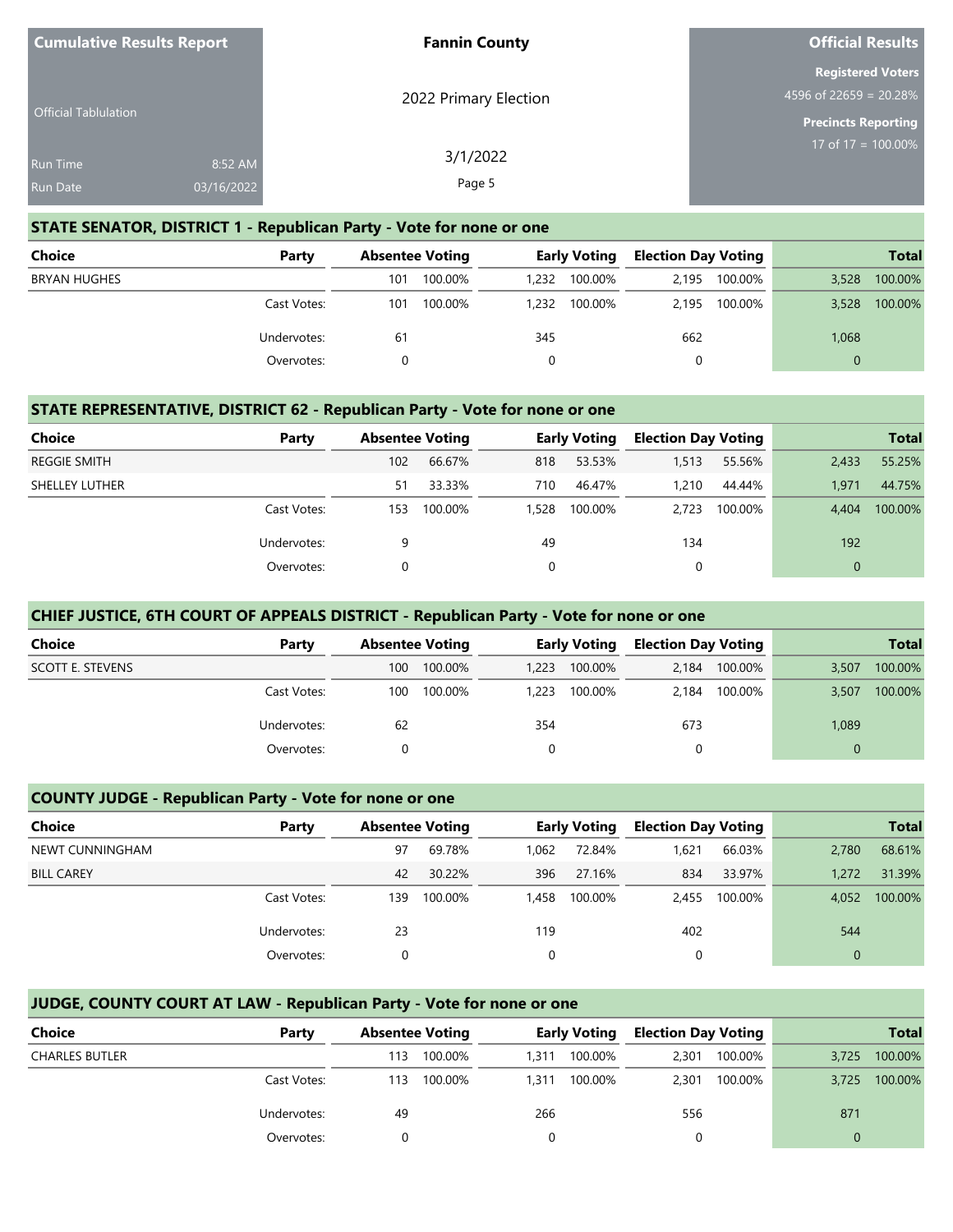| <b>Cumulative Results Report</b> |            | <b>Fannin County</b>  | <b>Official Results</b>                            |
|----------------------------------|------------|-----------------------|----------------------------------------------------|
|                                  |            | 2022 Primary Election | <b>Registered Voters</b><br>4596 of 22659 = 20.28% |
| <b>Official Tablulation</b>      |            |                       | <b>Precincts Reporting</b>                         |
| <b>Run Time</b>                  | 8:52 AM    | 3/1/2022              | 17 of $17 = 100.00\%$                              |
| <b>Run Date</b>                  | 03/16/2022 | Page 6                |                                                    |

#### **DISTRICT CLERK - Republican Party - Vote for none or one**

| <b>Choice</b>      | Party       | <b>Absentee Voting</b> |         |     | <b>Early Voting</b> | <b>Election Day Voting</b> |         |              | <b>Total</b> |
|--------------------|-------------|------------------------|---------|-----|---------------------|----------------------------|---------|--------------|--------------|
| <b>APRIL GIBBS</b> |             | 76                     | 53.52%  | 761 | 50.67%              | 1,536                      | 59.91%  | 2.373        | 56.39%       |
| SHONDA MAGNESS     |             | 66                     | 46.48%  | 741 | 49.33%              | 1.028                      | 40.09%  | 1.835        | 43.61%       |
|                    | Cast Votes: | 142                    | 100.00% |     | 1.502 100.00%       | 2,564                      | 100.00% | 4.208        | 100.00%      |
|                    | Undervotes: | 20                     |         | 75  |                     | 293                        |         | 388          |              |
|                    | Overvotes:  |                        |         |     |                     |                            |         | $\mathbf{0}$ |              |

#### **COUNTY CLERK - Republican Party - Vote for none or one**

| Choice              | Party       |     | <b>Absentee Voting</b> |       | <b>Early Voting</b> |       | <b>Election Day Voting</b> |          | <b>Total</b> |
|---------------------|-------------|-----|------------------------|-------|---------------------|-------|----------------------------|----------|--------------|
| <b>TAMMY BIGGAR</b> |             | 130 | 100.00%                | 1,322 | 100.00%             | 2.371 | 100.00%                    | 3,823    | 100.00%      |
|                     | Cast Votes: | 130 | 100.00%                | 1,322 | 100.00%             | 2.371 | 100.00%                    | 3,823    | 100.00%      |
|                     | Undervotes: | 32  |                        | 255   |                     | 486   |                            | 773      |              |
|                     | Overvotes:  |     |                        | 0     |                     | 0     |                            | $\Omega$ |              |

#### **COUNTY TREASURER - Republican Party - Vote for none or one**

| <b>Choice</b>    | Party       | <b>Absentee Voting</b> |         | <b>Early Voting</b> |         | <b>Election Day Voting</b> |         |          | <b>Total</b> |
|------------------|-------------|------------------------|---------|---------------------|---------|----------------------------|---------|----------|--------------|
| DAVID E. WOODSON |             | 116                    | 100.00% | 1.301               | 100.00% | 2.308                      | 100.00% | 3.725    | 100.00%      |
|                  | Cast Votes: | 116                    | 100.00% | 1.301               | 100.00% | 2,308                      | 100.00% | 3.725    | 100.00%      |
|                  | Undervotes: | 46                     |         | 276                 |         | 549                        |         | 871      |              |
|                  | Overvotes:  |                        |         |                     |         | 0                          |         | $\Omega$ |              |

#### **COUNTY COMMISSIONER PRECINCT 2 - Republican Party - Vote for none or one**

| <b>Choice</b> | Party       |    | <b>Absentee Voting</b> |          | <b>Early Voting Election Day Voting</b> |     |         |          | <b>Total</b> |
|---------------|-------------|----|------------------------|----------|-----------------------------------------|-----|---------|----------|--------------|
| A.J. SELF     |             | 25 | 100.00%                |          | 206 100.00%                             | 650 | 100.00% | 881      | 100.00%      |
|               | Cast Votes: | 25 | 100.00%                |          | 206 100.00%                             | 650 | 100.00% | 881      | 100.00%      |
|               | Undervotes: |    |                        | 39       |                                         | 155 |         | 205      |              |
|               | Overvotes:  |    |                        | $\Omega$ |                                         | 0   |         | $\Omega$ |              |

#### **COUNTY COMMISSIONER PRECINCT 4 - Republican Party - Vote for none or one**

| Choice    | Party       | <b>Absentee Voting</b> |         | <b>Early Voting</b> |         | <b>Election Day Voting</b> |         |     | <b>Total</b> |
|-----------|-------------|------------------------|---------|---------------------|---------|----------------------------|---------|-----|--------------|
| DOUG KOPF |             | 36                     | 100.00% | 403                 | 100.00% | 467                        | 100.00% | 906 | 100.00%      |
|           | Cast Votes: | 36                     | 100.00% | 403                 | 100.00% | 467                        | 100.00% | 906 | 100.00%      |
|           | Undervotes: |                        |         | 93                  |         | 120                        |         | 221 |              |
|           | Overvotes:  |                        |         |                     |         |                            |         |     |              |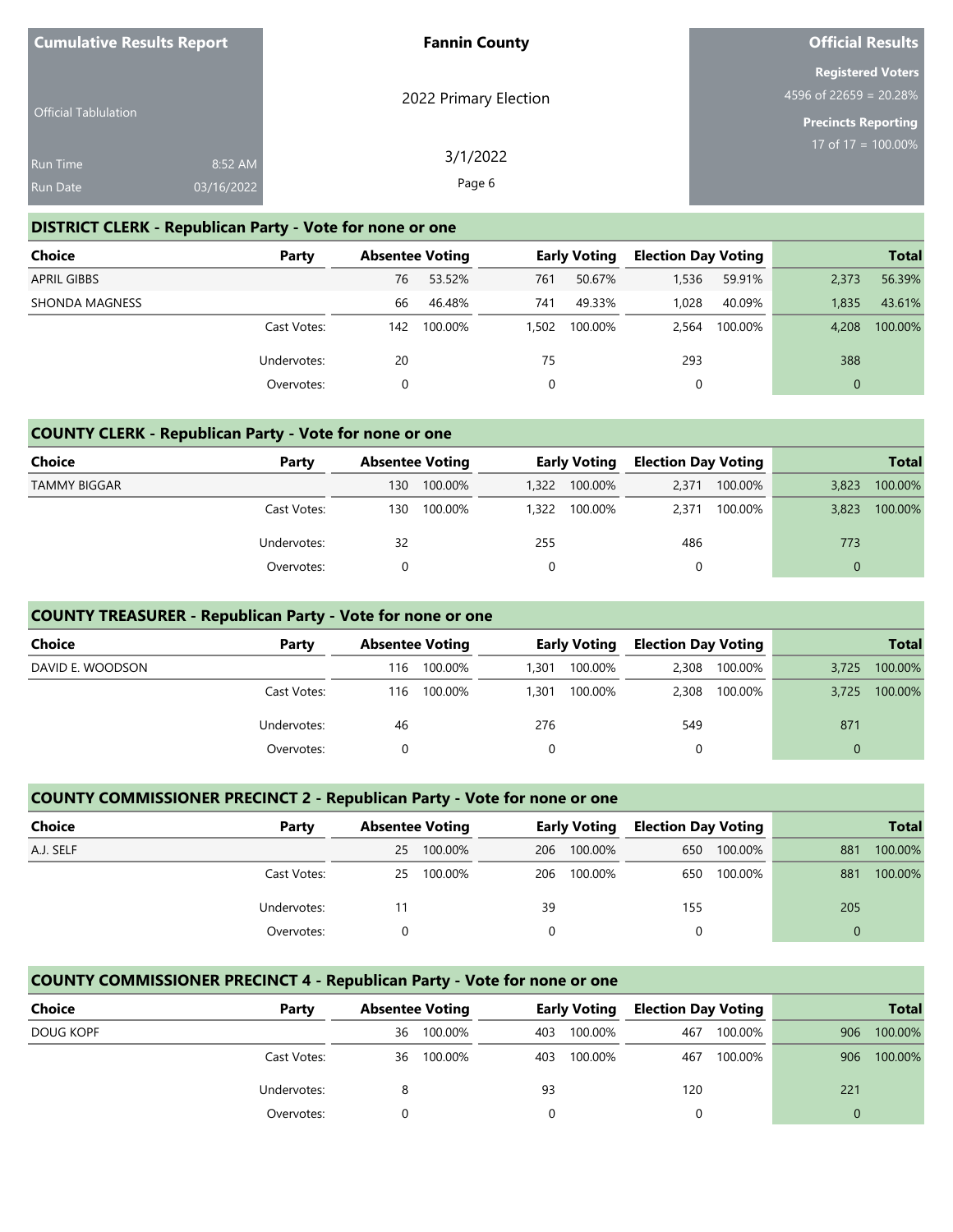| <b>Cumulative Results Report</b>   |                       | <b>Fannin County</b>  | <b>Official Results</b>                                                             |
|------------------------------------|-----------------------|-----------------------|-------------------------------------------------------------------------------------|
| <b>Official Tablulation</b>        |                       | 2022 Primary Election | <b>Registered Voters</b><br>4596 of 22659 = $20.28\%$<br><b>Precincts Reporting</b> |
| <b>Run Time</b><br><b>Run Date</b> | 8:52 AM<br>03/16/2022 | 3/1/2022<br>Page 7    | 17 of 17 = $100.00\%$                                                               |

## **JUSTICE OF THE PEACE PRECINCT 1 - Republican Party - Vote for none or one**

| <b>Choice</b>    | Party       | <b>Absentee Voting</b> |         | Early Voting |         | <b>Election Day Voting</b> |         |          | <b>Total</b> |
|------------------|-------------|------------------------|---------|--------------|---------|----------------------------|---------|----------|--------------|
| LOUISE GOODWATER |             | 61                     | 100.00% | 751          | 100.00% | 947                        | 100.00% | 1.759    | 100.00%      |
|                  | Cast Votes: | 61                     | 100.00% | 751          | 100.00% | 947                        | 100.00% | 1.759    | 100.00%      |
|                  | Undervotes: | 24                     |         | 200          |         | 250                        |         | 474      |              |
|                  | Overvotes:  |                        |         |              |         | 0                          |         | $\Omega$ |              |

#### **JUSTICE OF THE PEACE PRECINCT 2 - Republican Party**

| <b>Choice</b>      | Party       | <b>Absentee Voting</b> |         |     | <b>Early Voting</b> | <b>Election Day Voting</b> |         |              | <b>Total</b> |
|--------------------|-------------|------------------------|---------|-----|---------------------|----------------------------|---------|--------------|--------------|
| <b>BOB CLEMONS</b> |             | 21                     | 63.64%  | 182 | 54.33%              | 535                        | 63.92%  | 738          | 61.24%       |
| <b>DON GRAMMAR</b> |             | 12                     | 36.36%  | 153 | 45.67%              | 302                        | 36.08%  | 467          | 38.76%       |
|                    | Cast Votes: | 33                     | 100.00% | 335 | 100.00%             | 837                        | 100.00% | 1,205        | 100.00%      |
|                    | Undervotes: | 11                     |         | 32  |                     | 150                        |         | 193          |              |
|                    | Overvotes:  | 0                      |         |     |                     | 0                          |         | $\mathbf{0}$ |              |

#### **JUSTICE OF THE PEACE PRECINCT 3 - Republican Party - Vote for none or one**

| <b>Choice</b>        | Party       | <b>Absentee Voting</b> |         |     |         | <b>Early Voting</b> |         | <b>Election Day Voting</b> |         |  | <b>Total</b> |
|----------------------|-------------|------------------------|---------|-----|---------|---------------------|---------|----------------------------|---------|--|--------------|
| KENNETH "KENNY" KARL |             | 24                     | 100.00% | 212 | 100.00% | 557                 | 100.00% | 793                        | 100.00% |  |              |
|                      | Cast Votes: | 24                     | 100.00% | 212 | 100.00% | 557                 | 100.00% | 793                        | 100.00% |  |              |
|                      | Undervotes: |                        |         | 47  |         | 116                 |         | 172                        |         |  |              |
|                      | Overvotes:  |                        |         |     |         |                     |         |                            |         |  |              |

## **FANNIN COUNTY REPUBLICAN CHAIR - Republican Party - Vote for none or one**

| Choice                 | Party       | <b>Absentee Voting</b> |         | <b>Early Voting</b> |         |       |         | <b>Election Day Voting</b> |         |  | <b>Total</b> |
|------------------------|-------------|------------------------|---------|---------------------|---------|-------|---------|----------------------------|---------|--|--------------|
| <b>MELANIE GRAMMAR</b> |             | 113                    | 100.00% | 1.252               | 100.00% | 2.267 | 100.00% | 3,632                      | 100.00% |  |              |
|                        | Cast Votes: | 113                    | 100.00% | 1.252               | 100.00% | 2.267 | 100.00% | 3,632                      | 100.00% |  |              |
|                        | Undervotes: | 49                     |         | 325                 |         | 590   |         | 964                        |         |  |              |
|                        | Overvotes:  |                        |         | 0                   |         | 0     |         | $\Omega$                   |         |  |              |

#### **Proposition 1 - Republican Party - Vote for none or one**

| <b>Choice</b> | Party       |     | <b>Absentee Voting</b> |       | Early Voting | <b>Election Day Voting</b> |         |              | <b>Total</b> |
|---------------|-------------|-----|------------------------|-------|--------------|----------------------------|---------|--------------|--------------|
| <b>YES</b>    |             | 146 | 94.19%                 | 1,459 | 94.13%       | 2,654                      | 94.72%  | 4,259        | 94.50%       |
| <b>NO</b>     |             | 9   | 5.81%                  | 91    | 5.87%        | 148                        | 5.28%   | 248          | 5.50%        |
|               | Cast Votes: | 155 | 100.00%                | 1,550 | 100.00%      | 2,802                      | 100.00% | 4,507        | 100.00%      |
|               | Undervotes: |     |                        | 27    |              | 55                         |         | 89           |              |
|               | Overvotes:  | 0   |                        | 0     |              | 0                          |         | $\mathbf{0}$ |              |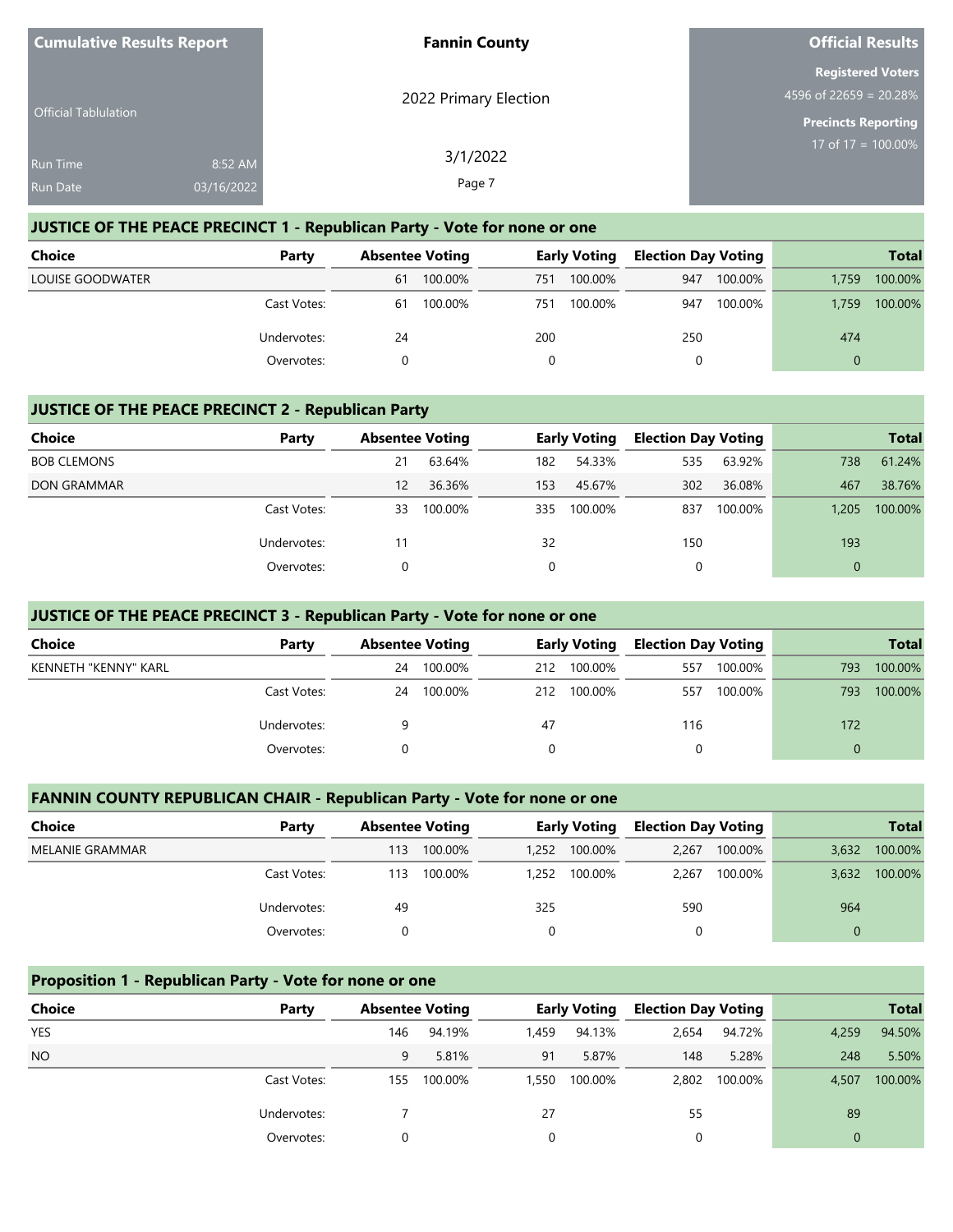| <b>Cumulative Results Report</b>   |                       | <b>Fannin County</b>  | <b>Official Results</b>                                                            |
|------------------------------------|-----------------------|-----------------------|------------------------------------------------------------------------------------|
| <b>Official Tablulation</b>        |                       | 2022 Primary Election | <b>Registered Voters</b><br>$4596$ of 22659 = 20.28%<br><b>Precincts Reporting</b> |
| <b>Run Time</b><br><b>Run Date</b> | 8:52 AM<br>03/16/2022 | 3/1/2022<br>Page 8    | $17 \text{ of } 17 = 100.00\%$                                                     |

## **Proposition 2 - Republican Party**

| <b>Choice</b> | Party       | <b>Absentee Voting</b> |         |       | <b>Early Voting</b> | <b>Election Day Voting</b> |         |              | <b>Total</b> |
|---------------|-------------|------------------------|---------|-------|---------------------|----------------------------|---------|--------------|--------------|
| <b>YES</b>    |             | 103                    | 67.76%  | 1.180 | 77.84%              | 2.140                      | 78.45%  | 3,423        | 77.87%       |
| <b>NO</b>     |             | 49                     | 32.24%  | 336   | 22.16%              | 588                        | 21.55%  | 973          | 22.13%       |
|               | Cast Votes: | 152                    | 100.00% |       | 1,516 100.00%       | 2.728                      | 100.00% | 4.396        | 100.00%      |
|               | Undervotes: | 10                     |         | 61    |                     | 129                        |         | 200          |              |
|               | Overvotes:  | 0                      |         |       |                     | 0                          |         | $\mathbf{0}$ |              |

#### **Proposition 3 - Republican Party**

| Choice     | Party       | <b>Absentee Voting</b> |         |       | <b>Early Voting</b> | <b>Election Day Voting</b> |         |              | <b>Total</b> |
|------------|-------------|------------------------|---------|-------|---------------------|----------------------------|---------|--------------|--------------|
| <b>YES</b> |             | 120                    | 77.92%  | 1,372 | 89.56%              | 2,576                      | 92.26%  | 4,068        | 90.84%       |
| <b>NO</b>  |             | 34                     | 22.08%  | 160   | 10.44%              | 216                        | 7.74%   | 410          | 9.16%        |
|            | Cast Votes: | 154                    | 100.00% | 1,532 | 100.00%             | 2.792                      | 100.00% | 4.478        | 100.00%      |
|            | Undervotes: | 8                      |         | 45    |                     | 65                         |         | 118          |              |
|            | Overvotes:  |                        |         | 0     |                     | 0                          |         | $\mathbf{0}$ |              |

## **Proposition 4 - Republican Party**

| Choice     | Party       | <b>Absentee Voting</b> |         |          | <b>Early Voting</b> | <b>Election Day Voting</b> |         |          | <b>Total</b> |
|------------|-------------|------------------------|---------|----------|---------------------|----------------------------|---------|----------|--------------|
| <b>YES</b> |             | 126                    | 91.30%  | 1,361    | 93.99%              | 2,316                      | 92.86%  | 3,803    | 93.21%       |
| <b>NO</b>  |             | 12                     | 8.70%   | 87       | 6.01%               | 178                        | 7.14%   | 277      | 6.79%        |
|            | Cast Votes: | 138                    | 100.00% | 1,448    | 100.00%             | 2.494                      | 100.00% | 4.080    | 100.00%      |
|            | Undervotes: |                        |         | 34       |                     | 64                         |         | 103      |              |
|            | Overvotes:  |                        |         | $\Omega$ |                     | $\Omega$                   |         | $\Omega$ |              |

# **Proposition 5 - Republican Party Choice Party Absentee Voting Early Voting Election Day Voting Total** YES 126 81.82% 1,344 88.48% 2,446 88.88% 3,916 88.50% NO 28 18.18% 175 11.52% 306 11.12% 509 11.50% Cast Votes: 154 100.00% 1,519 100.00% 2,752 100.00% 4,425 100.00% Undervotes: 8 58 105 171 Overvotes: 0 0 0 0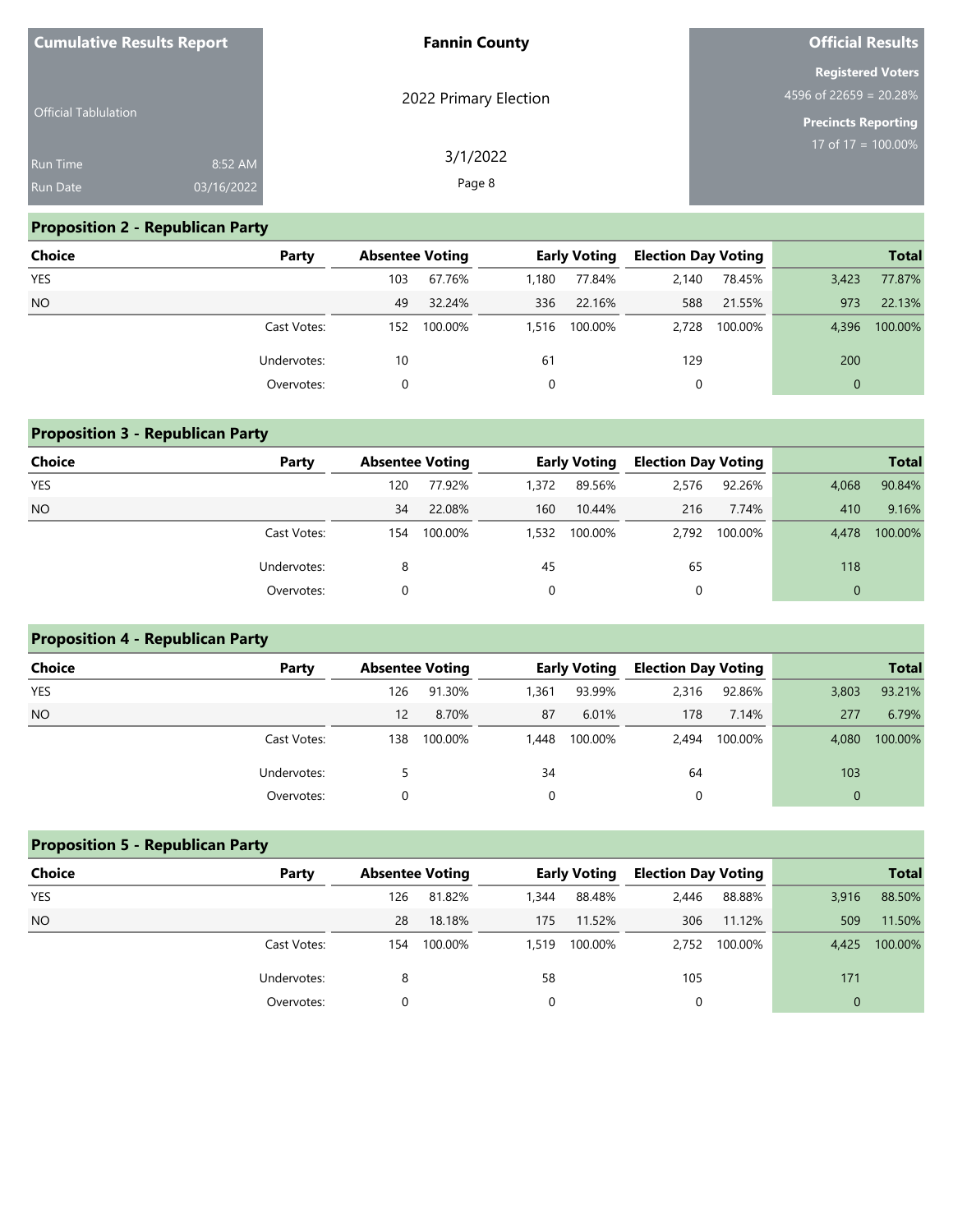| <b>Cumulative Results Report</b>   |                       | <b>Fannin County</b>  | <b>Official Results</b>                                                          |  |  |
|------------------------------------|-----------------------|-----------------------|----------------------------------------------------------------------------------|--|--|
| <b>Official Tablulation</b>        |                       | 2022 Primary Election | <b>Registered Voters</b><br>4596 of 22659 = 20.28%<br><b>Precincts Reporting</b> |  |  |
| <b>Run Time</b><br><b>Run Date</b> | 8:52 AM<br>03/16/2022 | 3/1/2022<br>Page 9    | 17 of $17 = 100.00\%$                                                            |  |  |

# **Proposition 6 - Republican Party**

| Choice     | Party       | <b>Absentee Voting</b> |         |       | <b>Early Voting</b> | <b>Election Day Voting</b> |         |       | <b>Total</b> |
|------------|-------------|------------------------|---------|-------|---------------------|----------------------------|---------|-------|--------------|
| <b>YES</b> |             | 118                    | 76.62%  | 1,291 | 85.78%              | 2,346                      | 86.89%  | 3,755 | 86.14%       |
| <b>NO</b>  |             | 36                     | 23.38%  | 214   | 14.22%              | 354                        | 13.11%  | 604   | 13.86%       |
|            | Cast Votes: | 154                    | 100.00% | 1.505 | 100.00%             | 2,700                      | 100.00% | 4,359 | 100.00%      |
|            | Undervotes: |                        |         | 72    |                     | 157                        |         | 236   |              |
|            | Overvotes:  |                        |         |       |                     | 0                          |         |       |              |

| Choice     | Party       |     | <b>Absentee Voting</b> |       | <b>Early Voting</b> | <b>Election Day Voting</b> |         |              | <b>Total</b> |
|------------|-------------|-----|------------------------|-------|---------------------|----------------------------|---------|--------------|--------------|
| <b>YES</b> |             | 149 | 94.90%                 | 1,496 | 96.95%              | 2,751                      | 98.04%  | 4,396        | 97.56%       |
| <b>NO</b>  |             | 8   | 5.10%                  | 47    | 3.05%               | 55                         | 1.96%   | 110          | 2.44%        |
|            | Cast Votes: | 157 | 100.00%                | 1,543 | 100.00%             | 2,806                      | 100.00% | 4.506        | 100.00%      |
|            | Undervotes: |     |                        | 34    |                     | 51                         |         | 90           |              |
|            | Overvotes:  | 0   |                        | 0     |                     | 0                          |         | $\mathbf{0}$ |              |

# **Proposition 8 - Republican Party**

**Proposition 9 - Republican Party**

| Choice     | Party       | <b>Absentee Voting</b> |         |       | <b>Early Voting</b> | <b>Election Day Voting</b> |         |          | <b>Total</b> |
|------------|-------------|------------------------|---------|-------|---------------------|----------------------------|---------|----------|--------------|
| <b>YES</b> |             | 149                    | 96.13%  | 1,455 | 94.36%              | 2,669                      | 95.59%  | 4,273    | 95.19%       |
| <b>NO</b>  |             | 6                      | 3.87%   | 87    | 5.64%               | 123                        | 4.41%   | 216      | 4.81%        |
|            | Cast Votes: | 155                    | 100.00% | 1,542 | 100.00%             | 2.792                      | 100.00% | 4,489    | 100.00%      |
|            | Undervotes: |                        |         | 35    |                     | 65                         |         | 107      |              |
|            | Overvotes:  |                        |         |       |                     | $\Omega$                   |         | $\Omega$ |              |

| <b>Proposition 9 - Republican Party</b> |                                                        |     |                            |       |               |              |         |              |         |  |
|-----------------------------------------|--------------------------------------------------------|-----|----------------------------|-------|---------------|--------------|---------|--------------|---------|--|
| Choice                                  | <b>Absentee Voting</b><br>Party<br><b>Early Voting</b> |     | <b>Election Day Voting</b> |       |               | <b>Total</b> |         |              |         |  |
| <b>YES</b>                              |                                                        | 126 | 79.75%                     | 1,344 | 87.05%        | 2,440        | 87.30%  | 3,910        | 86.95%  |  |
| NO <sub>1</sub>                         |                                                        | 32  | 20.25%                     | 200   | 12.95%        | 355          | 12.70%  | 587          | 13.05%  |  |
|                                         | Cast Votes:                                            | 158 | 100.00%                    |       | 1,544 100.00% | 2.795        | 100.00% | 4.497        | 100.00% |  |
|                                         | Undervotes:                                            | 4   |                            | 33    |               | 62           |         | 99           |         |  |
|                                         | Overvotes:                                             | 0   |                            |       |               | $\Omega$     |         | $\mathbf{0}$ |         |  |